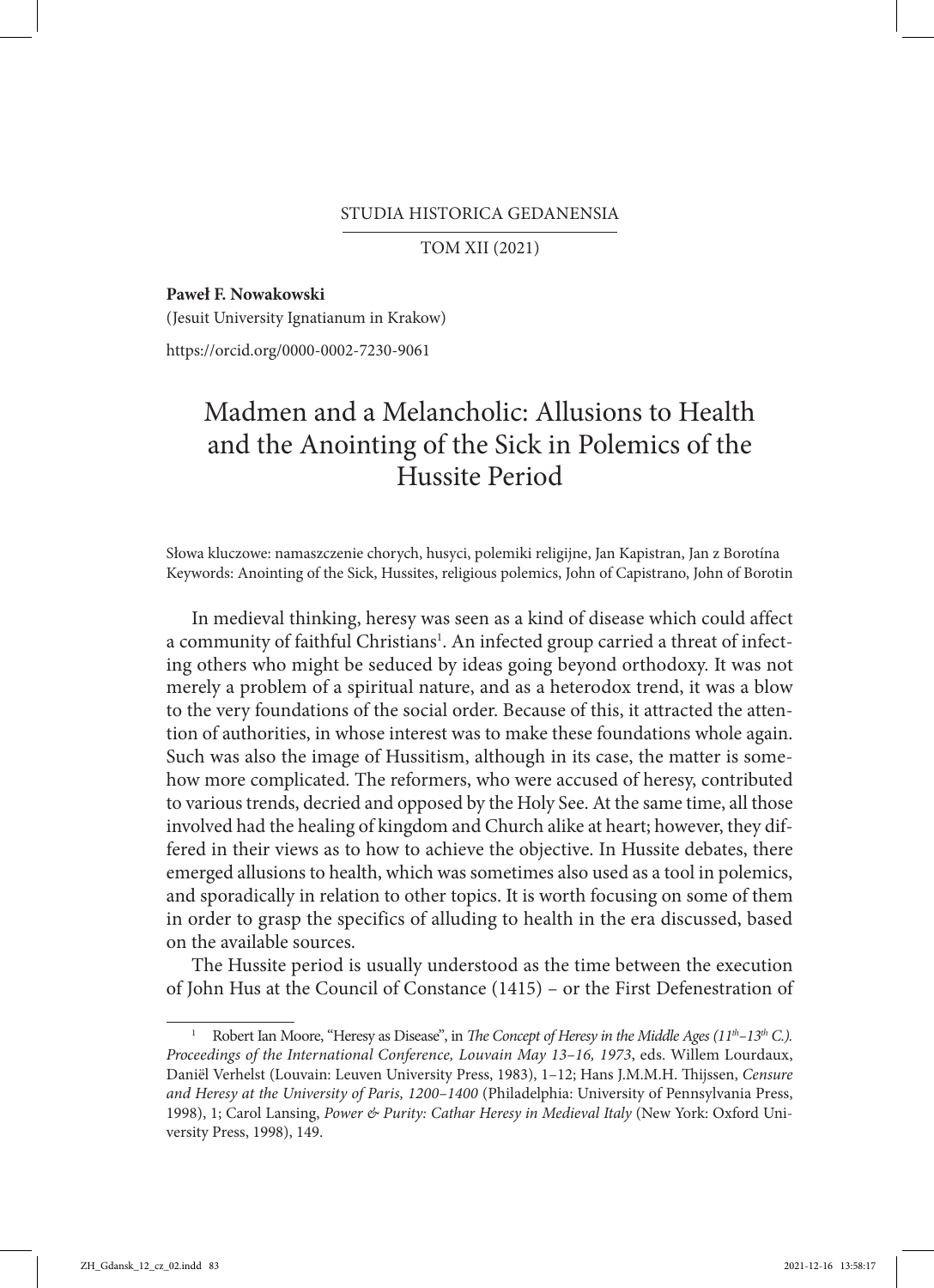Prague (1419) – to the death of the Hussite king, George of Poděbrady (1471)<sup>2</sup>. Sometimes, only the years of the Hussite revolution (1419–1436) are defined as "the Hussite period" (for instance: the core of the monumental work by F. Šmahel covers this period)<sup>3</sup>. At the same time, the decades following the signing of the agreement (*kompaktáta*) with the Council and Sigismund of Bohemia are called, approximately, the Poděbrad era<sup>4</sup>. This is an approximate concept, because, strictly speaking, George of Poděbrady had a direct influence on the political direction of the country from 1448, when he seized Prague. He played an even more important role from 1451 on, when he became the steward of the kingdom, and especially from 1458, when he was crowned as King of Bohemia in Hradčany<sup>5</sup>. On the other hand, František Šmahel proves that Poděbrad's death did not result in any sudden change in the confessional state of the country6 . Regardless of the periodization, religious discussions between various fractions of the Bohemian reform and repre‑ sentatives of the Catholic party lasted with varying intensity throughout the period.

The records of these disputes are usually theological treatises, speeches recorded during public, and commission confrontations, as well as letters and manifestos. Their essential content was, of course, theological discourse, communicating a certain vision of how the state should be organized based on the principles of theology. However, the point of the dispute also included eristic tools that went beyond the actual field of consideration. In the arguments addressed to opponents, references are made, which is perfectly understandable, to biblical examples. There are also military accents, especially during the Hussite revolution, which turned into a long-lasting struggle against external invasions in the form of crusades, as well as a civil war<sup>7</sup>. Due to the chiliastic themes in the early trends of the reform and the high level of religious excitement, apocalyptic and eschatological symbolism is a recurring motif. References to such characters from the Apocalypse as the Beast, the fiery dragon, or Gog and Magog, were frequent and appealed to the imagination<sup>8</sup>. An important role was

<sup>2</sup> Petr Čornej, "Vývoj názorů na husitství v díle Zdeňka Nejedlého v letech 1898–1920", *Česká literatura* 26 (1978): 237; Jiři Kejř, *Husité* (Praha: Panorama, 1984), 186–194; Petr Čornej, Milena Bartlová, *Velké dějiny zemí Koruny České*, Vol. 6 (Paseka–Praha–Litomyšl: Paseka, 2007).

<sup>3</sup> František Šmahel, *Husitská revoluce*, Vol. 1–4 (Praha: Univerzita Karlova, 1993–1995); Stani‑ sław Bylina, *Rewolucja husycka*, Vol. 1–3 (Warszawa: Wydawnictwo Neriton, 2011–2016).

<sup>4</sup> Rudolf Urbánek, *České Dějiny* 3: *Věk poděbradský* (Praha: Jan Laichter, 1915); Rudolf Urbánek, *Husitský král* (Praha: Vesmír, 1926).

<sup>5</sup> Otakar Odložilík, *The Hussite King. Bohemia in European Affairs 1440–1471* (New Brunswick– New Jersey: Rutgers University Press, 1965), *passim*.

<sup>6</sup> František Šmahel, *Husitské Čechy. Struktury, procesy, ideje* (Praha: Nakladatelství Lidové Noviny, 2001), 99–101.

Jerzy Grygiel, "Contra Bohemos – wokół problemu krucjat antyhusyckich w XV-wiecznej Europie", *Zeszyty Naukowe Uniwersytetu Jagiellońskiego, Prace Historyczne* 126 (1999): 59–75.

<sup>8</sup> Pavlína Cermanová, "Jakoubkův a Biskupcův Výklad na Apokalypsu. Porovnání s důrazem na interpretaci antikristovského mýtu", in *Jakoubek Ze Střibra. Texty a Jejich Působení,* eds. Ota Halama, Pavel Soukup (Praha: Centrum medievistických studií), 209–227; Pavlína Cermanová, "Gog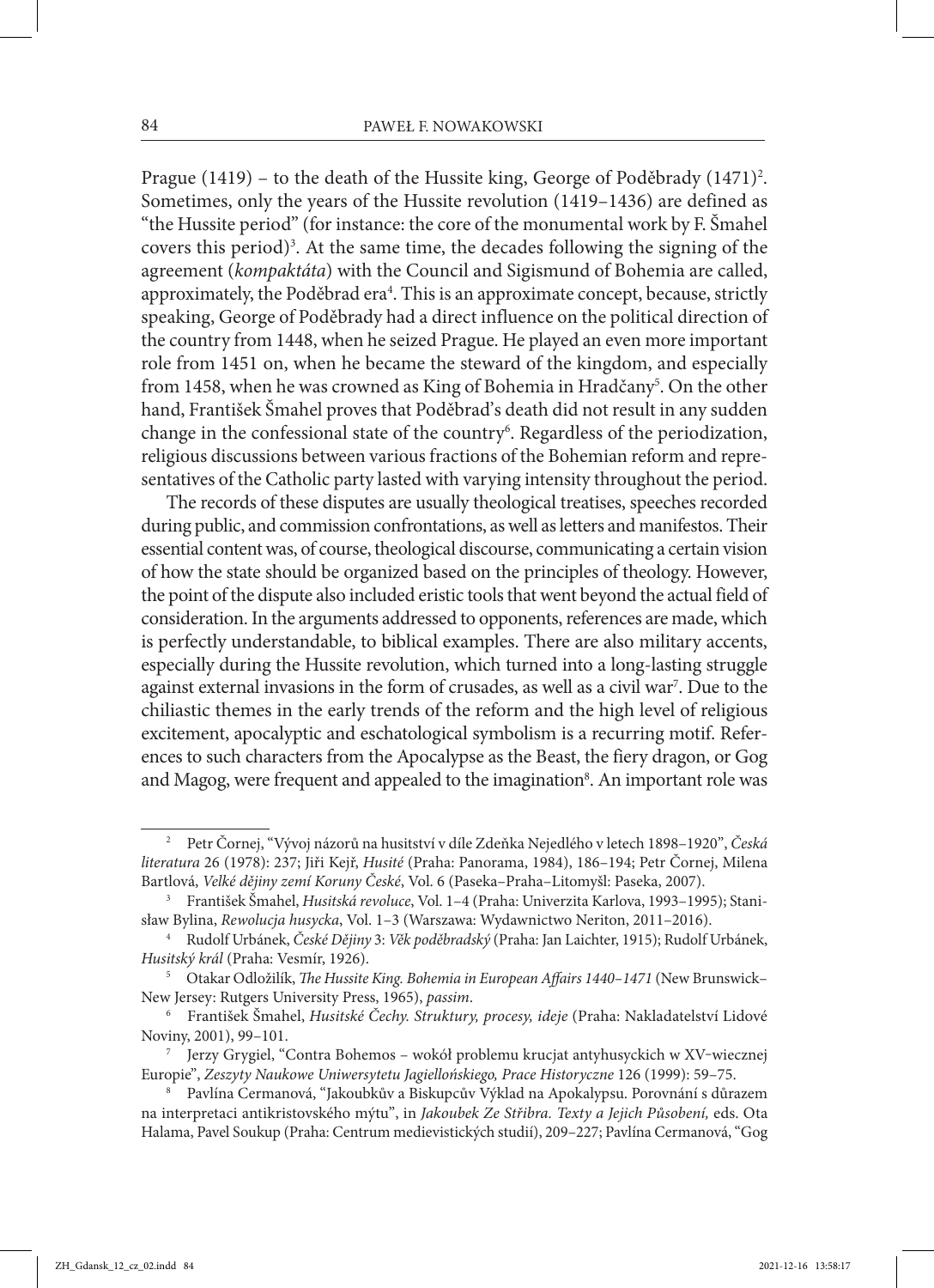played by the figure of the Antichrist, taken from the Letters of John by pre-Hussite thinkers, especially Matthias of Janov<sup>9</sup>. Historical references were less frequent but still visible. They occurred, especially, in those polemics which in some way concerned the rulers – Emperor Sigismund and George of Poděbrady.

The demand to reform the Church in the spirit of the principles established in early Christianity, on top of the organization of the state and social life in accordance with them, could suggest that among the vivid metaphors, symbols and rhetorical figures, references should often be made to diseases, health, or healing the body and spirit. Even before John Hus was burnt at the stake in Constance, one of the prominent participants in the Council – John Gerson – referred to Hus' thought as "pestis" (plague) and "cancer"10. Later, surprisingly enough, allusions of this type occur sporadically, to disappear almost completely in comparison with other motifs and must be extracted from the vastness of the source mate– rial. However, those that are found there, are interesting enough to deserve a little attention. Looking at the examples of references to health issues in Hussite polemics will show how they were seen in the leading religious discourse of the period.

In the search for health references, one should undoubtedly give some attention to the participants in the disputes who could boast a medical education. Undoubtedly, John of Borotín was one of them. Interestingly, the Hussite circles were dominated by theologians and philosophers, as were the academic ones, although Prague attracted outstanding medical figures as well. Křišťan of Prachatice, a significant person and representative of the same generation as John Hus, also wrote about medical issues. At the same time, he was the only important figure in the medical profession of the day who, along with John of Borotín, belonged to the advocates of reforming the Church in the Utraquist spirit. Master Křišťan belonged to the moderate Calixtinists, who were aiming to reach a compromise with the Church hierarchy<sup>11</sup>. After signing the Compacts of Basel, his appointment as a Prague administrator was seen as a blow to the spiritual leader of the consistent Utraquists, John of Rokycany<sup>12</sup>. Křišťan died soon after, leaving John of Borotín

a Magog: lid z konce světa a věků v husitství", in *Zrození Mýtu. Dva Životy Husitské Epochy. K Počtě Petra Čorneje*, eds. Robert Novotný, Petr Šámal (Litomyšl: Paseka, 2011), 230–243.

<sup>9</sup> Emanuel Michálek, "Antikrist – klíčové slovo v jazyce doby husitské", *Husitský Tábor* 4 (1981): 110–112; Pavlína Libichová Cermanová, "Antichristus avarus contra pauperes Christi. Chudoba a její vyznam v apokaliptickém diskurzu", in *Colloquia Mediaevalia Pragnesia*, Vol. 6, ed. Martin Nodl (Praha: Filosofia, 2007), 111–134. 10 Paweł Kras, "Furor Hussitarum – husytyzm w wybranych relacjach kronikarzy z XV wieku",

in *Uniwersalizm Iegionalismm w kronikarstwie Europy Środkowo-Wschodniej*, ed. Urszula Borkowska (Lublin: Instytut Europy Środkowo-Wschodniej, 1996), 86.

<sup>11</sup> Zdeněk Nejedlý, "Křišt'an z Prachatic", in *Ottův Slovník Naučný*, Vol. 15 (Praha: J. Otto, 1900), 187–188.<br><sup>12</sup> Kateřina Horníčková, "Memory, Politics and Holy Relics: Catholic Tactics amidst the Bohe-

mian Reformation", in *The Bohemian Reformation and Religious Practice*, Vol. 8, eds. Zdeněk V. David, Robert Holeton (Prague: Filosofia 2011), 140.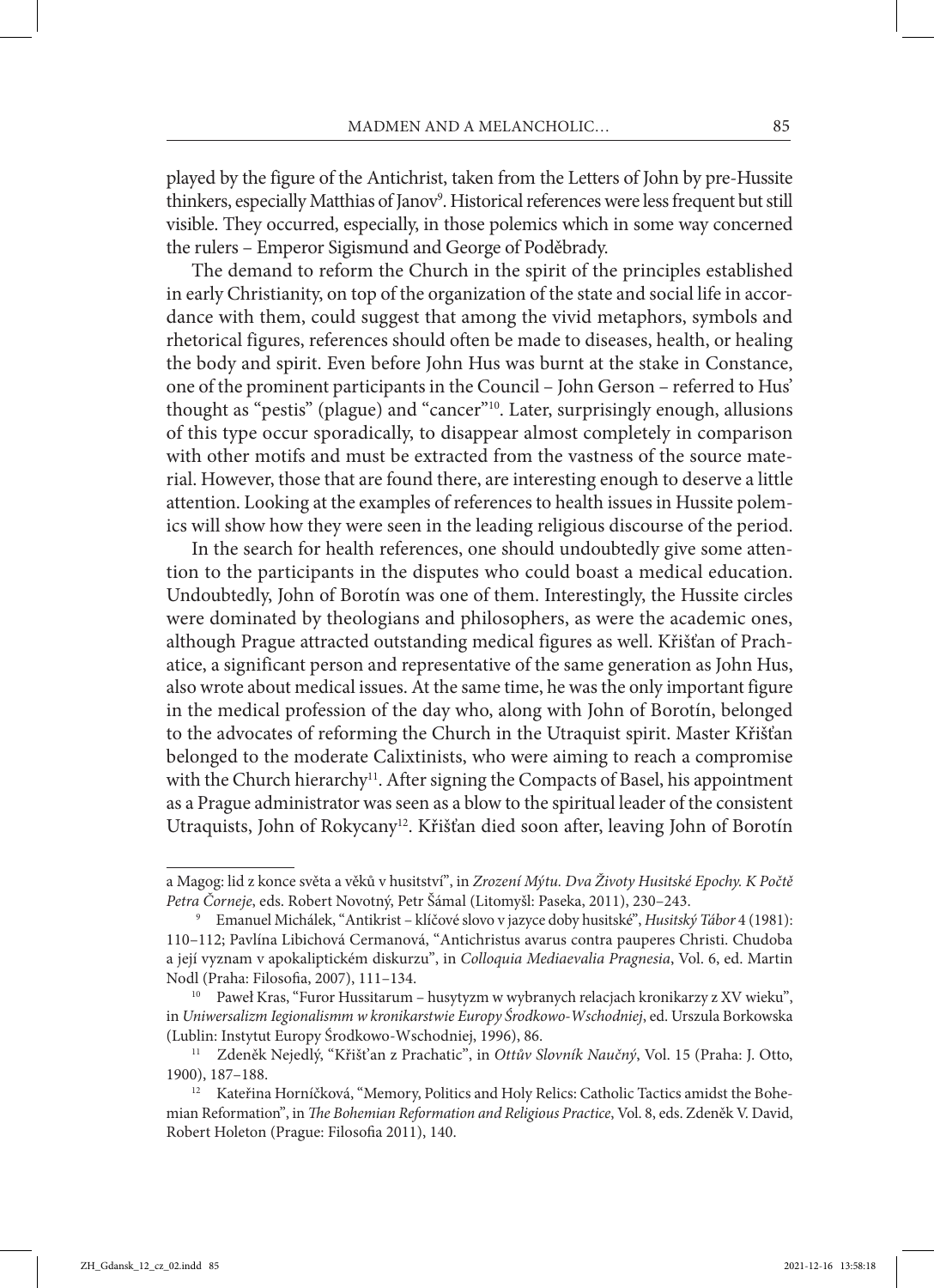as the only renowned medical man and intellectual in the Utraquist party during that period. Other famous physicians of the time – such as John Ondřejův (Sindel), Pavel Židek, or John Krčín – were Catholics<sup>13</sup>. Židek, who was an immensely interesting person, was a convert from Calixtinism with a Jewish background and gained fame in several fields. He is known as the author of the encyclopedic study entitled Liber Viginti Artium, comparing contemporary knowledge from twenty fields<sup>14</sup>. This extensive work, the manuscript of which is kept by the Jagiellonian Library (Žídek, Manuscript BJ 257), has been partially published in print. The part of Židek's work dealing with natural science has recently been published with critical commentary<sup>15</sup>. Among humanists, however, and especially historians, Židek is known as a political and historical visionary. By far the most famous of his works, *Spravovna Jiriho krale*, is a treatise on good governance, prepared for King George of Poděbrady<sup>16</sup>. Židek reappears as an author with an encyclopedic mind, and he exposes his historical and political interests. *Spravovna* is not without a medical perspective, but does not apply medical terms in the polemics on the topic of interest to us here. Namely, the medical discussion in it focuses on Židek's personal opinions on the quality of medical ser‑ vices at the monarch's court. He advises the king to choose the right doctor, adding, with a clear dislike for a person he knows, "not like this Cejkar"<sup>17</sup>. He emphasizes the importance of decisions in this regard, reminding the ruler that he is no longer a young man (at the time of the writing of the book, King George of Poděbrady was about 50 years old). Other remarks concern errors in education: he criticizes poor education and "buying" of doctor's degrees. The case concerns masters of various fields, but Židek also mentions physicians here, claiming that they need to have at least five years of experience. In the key fragments regarding the controversy concerning the religious and systemic shape of the state, Židek-as-a-physician gives way to a political advisor and an expert on history.

It seems that the medical vocation had a much heavier influence on John of Borotín, a Calixtinist humanist of a moderate views. Borotín, who obtained a a university master's degree five years before the death of John Hus, must have observed the effects of the revolutionary turmoil on his country when he was a young man<sup>18</sup>. Therefore, similarly to Křišťan of Prachtatice and some other academics,

<sup>13</sup> Čornej, Bartlová, *Velké dějiny zemí Koruny České*, 297.

<sup>14</sup> Jiří Mátl, "Dva osudy v jednom? Osud největší encyklopedie českého středověku Liber viginti arcium a příběh jejího autora Pavla Žídka aneb když si to s někým rozházet, tak s každým...", *Acta Historica Universitatis Silesianae Opaviensis* 4 (2011): 83–91.

<sup>15</sup> Pavel Žídek, *Kniha dvacatera umění mistra Pavla Žídka – část přírodovědná* (Praha: Aca‑ demia, 2008).

<sup>16</sup> Jerzy Grygiel, "Ideał władcy średniowiecznego w dziele Pavla Židka Spravovna Jiřího krále", in *Piśmiennictwo Czech i Polski w średniowieczu i we wczesnej epoce nowożytnej*, eds. Antoni Barciak, Wojciech Iwańczak (Katowice: Wydawnictwo Uniwersytetu Śląskiego, 2006), 333.

<sup>17</sup> Pavel Žídek, *M. Pavla Židka Spravovna*, ed. Zdeněk Tobolka (Praha: Česka Akademie, 1908), 34.

<sup>18</sup> Martin Weiss, "Mistr Jan z Borotína", *Studia Theologica* 2 (2000): 74.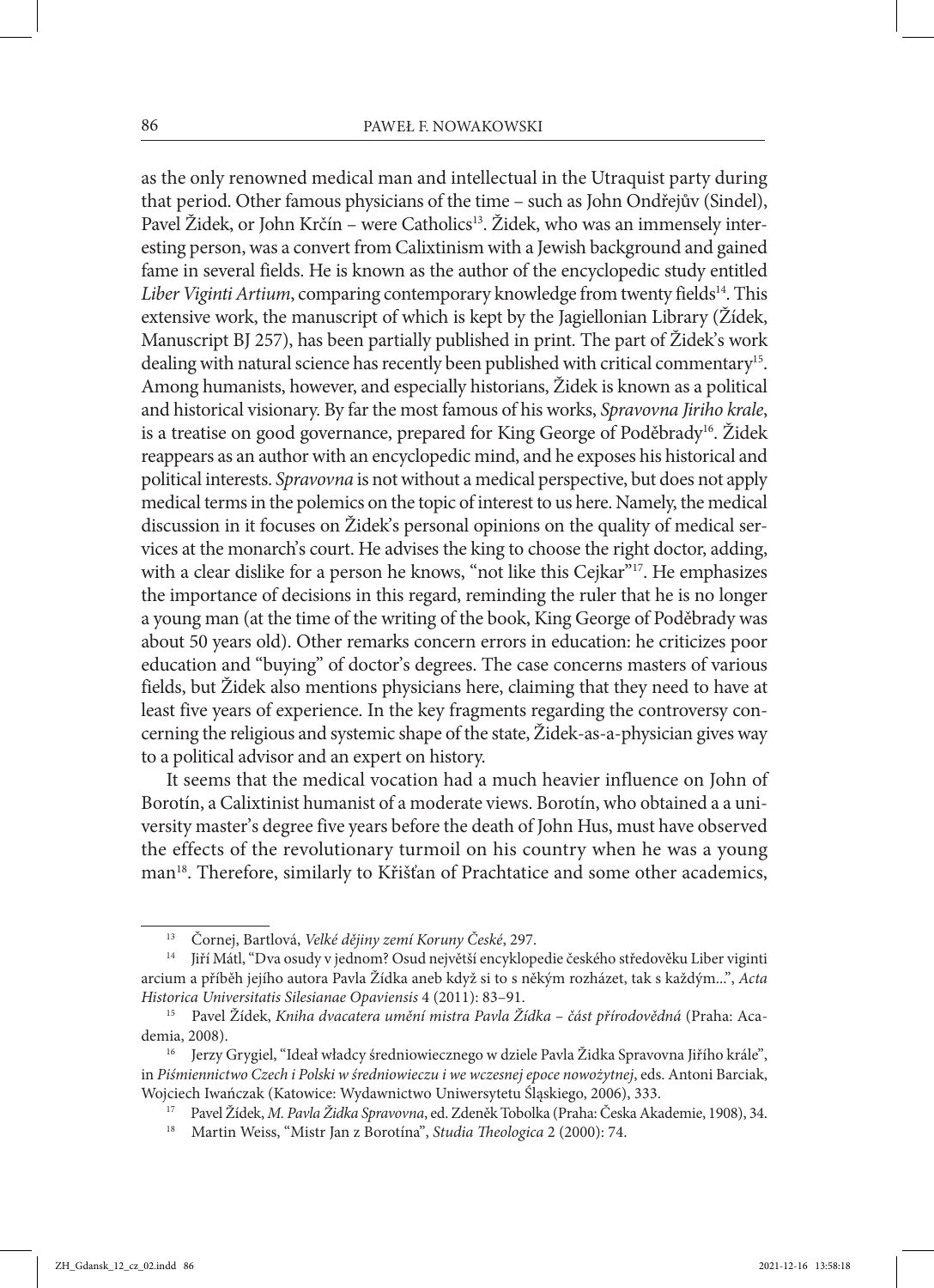he advocated seeking a compromise with the Church. The belief in the necessity of appeasing the public dominated his thought<sup>19</sup>. However, in the face of the prolonged dispute over the interpretation and approval of the Compacts by the Pope, some moderate Utraquists gave their support to John of Rokycany and present a more consistent position in this matter. John of Borotín's ideological journey was exactly like that. In 1451, he actively opposed the mission of John of Capistrano, who came to Moravia with a desire to have a debate with the Hussites and preach to the inhabitants of the kingdom<sup>20</sup>. John of Capistrano's initiative was not spontaneous. It was announced by Enea Silvio Piccolomini, who had visited Bohemia as a bishop and emissary of Frederick III<sup>21</sup>. Known for his eloquence, but also for his strictness and principled attitudes, John of Capistrano met with strong opposition from the Utraquist clergy and the representatives of the secular authorities alike. For a long time, he tried various devices to be able to preach in either Prague or Cheb, each time receiving evasive answers or open refusals<sup>22</sup>. He exchanged letters with Utraquist clergy, including John of Rokycany. He also turned to the steward of the time, George of Poděbrady<sup>23</sup>. One of the first written exchanges that turned into a religious polemic, however, was a letter sent by John of Borotín on August 20, 1451. The author made efforts to present himself as someone interested in Capistrano's position and his plans in connection with his visit to Bohemia. Therefore, he seemed to be testing the Bernardine. However, the letter in fact establishes the position of Utraquists in the kingdom and marks the start of a debate preceding the activity of John of Capistrano. Borotín focuses on two issues. Firstly, he discusses the Com‑ pacts' validity and supports Utraquist views. The second theme which marks the tone of the correspondence lies in the author's considerations on the addressee's personal character. In this aspect, Borotín supports his arguments with medical knowledge, which he includes in his theological discourse.

The Utraquist physician makes his point with a show of reason, proving Capistrano' particular fault: "Dicere igitur et asserere contrarium concilio in Spiritu sancto congregato est dicere contrarium, ut creditur, Spiritui sancto, quod nullus sanae mentis audebit attentare, nisi forte melancholicus, spiritu cujusdam

<sup>19</sup> [Author unknown], "Jan z Borotína", in *Ottův Slovník Naučný*, Vol. 4 (Praha: J. Otto, 1891), 401.

<sup>20</sup> Agnieszka Lissowska, "Antyhusycka misja Jana Kapistrana na Śląsku", in *Bernardyni na Śląsku w późnym średniowieczu*, ed. Jakub Kostowski (Wrocław: Atut, 2005), 52–55.

<sup>21</sup> Janusz Smołucha, *Polityka kurii rzymskiej za pontyfikatu Piusa II (1458–1464)* (Kraków: Księgarnia Akademicka, 2008), 89–92.

<sup>&</sup>lt;sup>22</sup> Joannes Capistrano, "Copia literarum fratris Joannis de Capistrano ad Magistrum Joannem de Rokyczana (Rokycana)", [letter, 1451], in *Žiwotopis swatého Jana Kapistrana*, ed. František Walouch (Brno: Wilém Burkart, 1858), 714; Jan Rokycana, "Epistola Rokyczani ad Capistranum", [letter, 1451], in *Žiwotopis swatého Jana Kapistrana*, 722–723.

<sup>23</sup> Georgius de Podiebrad, "Joanni Capistrano Ordinis Minorum", [letter 1453], in *Annales Minorum seu trium ordinum a S. Francisco institutorum*, ed. Luke Wadding (Roma: Rochus Ber‑ nabo, 1735), 166–167.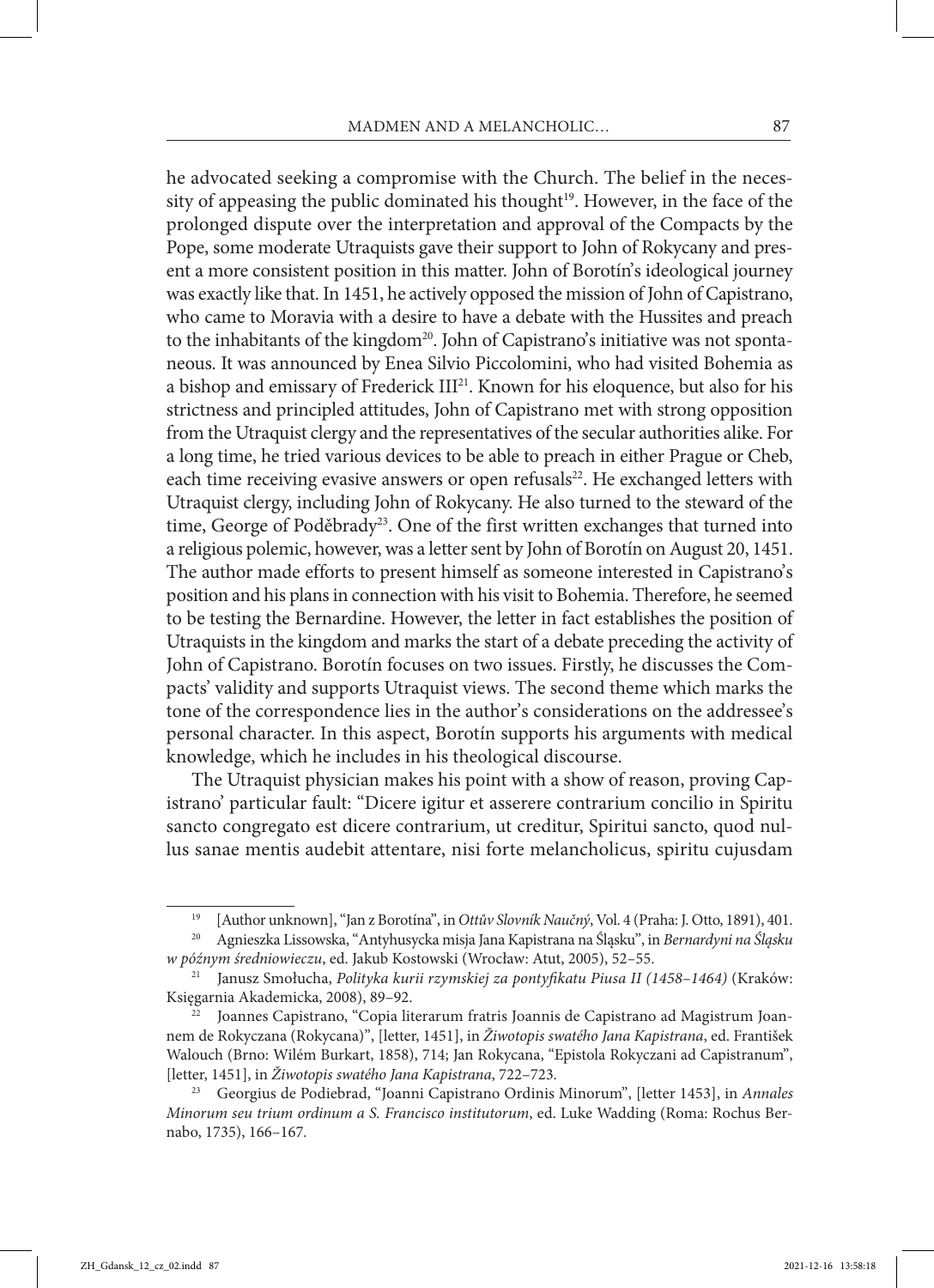melancholiae plenus"24. According to Borotín, no man in his right mind would be able to oppose the Council of Basel, as a body that deliberates and makes decisions with the assistance of the Holy Spirit. Thence, the undermining of the Compacts, which the author clearly has in mind, should only be explained by a mental illness – in this case, melancholy. John of Borotín, making such a long-distance diagnosis, supports himself with his medical authority, while all his arguments combine seeming medical care with the irony of a polemicist. This polemic character of the letter is additionally stressed by references to mythological examples. Borotín seems to flatter the addressee with the suggestion that many historical figures and heroes (*viri politici et heroici*) suffered from this ailment. To this end, he cites Aristotle and his *Problemata* as his inspiration. However, he does not further expand on this argument or deepen it. Thus the implication hints at the tragic examples of Heracles, the heroes of the *Iliad*, Ajax and Bellerophon, and the philosophers Empedocles, Plato, and Socrates<sup>25</sup>. For someone knowing Greek mythology, it is a very eloquent indication, since Ajax, ashamed of his mad attack on a herd of sheep, committed suicide<sup>26</sup>. Heracles also sought death, but counted on human help in this final act. Bellerophon, after his many heroic deeds and victorious combats, including killing the Chimera, ultimately turned the gods against himself by to his conceit and, in consequence, he died ailing, lonely, and sad<sup>27</sup>.

Historical research has been done on the perception of melancholy and its connection with depression in the Middle Ages<sup>28</sup>. According to some authors, melancholia was then perceived as a "fashionable" condition, based on Aristoteles' *Problems29*, which makes Borotín a precursor of such a connection, even if this was pointed out with some dose of irony. Regardless of its outcome, or the state of medical knowledge in the mid-15<sup>th</sup> century, the example of Borotín's correspondence with Capistrano is a reference to such an understanding of melancholy: as a symptom of mental illness (*nullus sanae mentis*). To prove this point, Borotín's second letter to Capistrano suggests much less gently that those who question the conciliar ruling are insane. Starting the passage devoted to this issue, he uses

Jan Borotín, "Johannes Borotin schismaticus ad presbyterum Johannem de Capistrano", [letter, 1451], in *Žiwotopis swatého Jana Kapistrana*, 791–792.

<sup>25</sup> Aristotle, *The Works of Aristotle*, trans. W.D. Ross (Oxford: Clarendon Press, 1927), 953.

<sup>26</sup> Roger D. Woodard, *The Cambridge Companion to Greek Mythology* (New York: Cambridge University Press, 2007), 183.

<sup>27</sup> Robin Hard, *The Routledge Handbook of Greek Mythology* (New York: Routledge, 2004), 434.

Joseph Ziegler, *Medicine and Religion, c. 1300: The Case of Arnau de Vilanova* (Oxford: Clarendon Press, 1998), 154; Jennifer Radden, *The Nature of Melancholy. From Aristotle to Kristeva* (New York: Oxford University Press, 2002), 75–93; Simo Knuuttila, *Emotions in Ancient and Medieval Philosophy* (Oxford: Oxford University Press, 2004), 213–218; Greg Eghigian, *From Madness to Mental Health: Psychiatric Disorder and Its Treatment in Western Civilization* (New Brunswick*–*New Jersey:

Rutgers University Press, 2010), 47–89; Matthew Bell, *Melancholia – The Western Malady* (Cambridge: Cambridge University Press, 2014), 45–52.

<sup>29</sup> Bell, *Melancholia*, 121.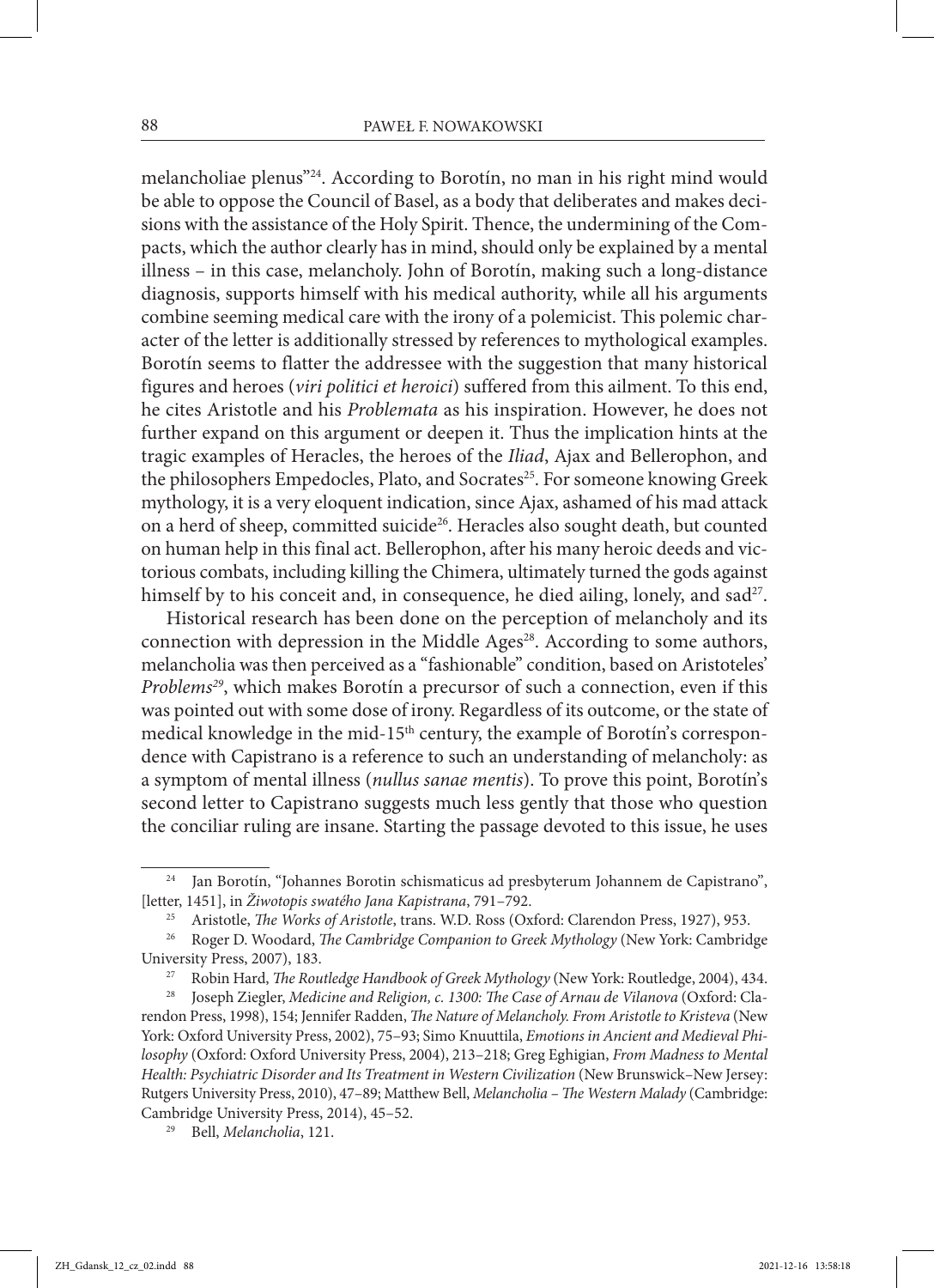the following wording: "o stulta insania et insana stulticia"30. This undoubtedly is a stylistic device, but it interacts with the earlier assessment which he had made of Capistrano, just slightly more cautiously. In contrast, it is worth mentioning that in later Central European historiography, education, and art, it was the Hussites who were depicted as a mad or freakish element. "Furor Hussitarum" became a term describing the behavior during the invasions called "spanilé jízdy", organized by Hussite troops at the end of the 1440s<sup>31</sup>.

Capistrano quietly accepted Borotín's correspondence, responding to some of the accusations, correcting them, and also referring to his assumed melancholy. He claimed that he rather represented the sanguine personality type<sup>32</sup>. It should be stressed that the author of the letter admitted that he did not know John of Capistrano personally, but that he drew upon others' opinions about him33. This reservation, which would have been unnecessary in another case, could protect the physician's authority when making a "long distance diagnosis" without actually seeing the potential patient.

The combination of medical knowledge with mythological references was typical of John of Borotín's style. Thirteen years before his correspondence with Capistrano, in the period when he debated with the archbishop of Prague, John of Rokycany, he also included mythological and medical issues in his correspondence. This example, however, is not as interesting as the verbal skirmish between Capistrano and Borotín, who referred to Hippocrates' *De aere et aqua*34. Among the various religious debaters of the Hussite period, John of Borotín manifested his medical vocation the most in his letters, using his medical expertise to strengthen his arguments in a completely different context.

A short but interesting reference to health in a religious polemic is the example used by Enea Silvio Piccolomini during his visit to Tabor in the summer of 1451. On a diplomatic mission in Bohemia, Piccolomini held several discussions with

<sup>30</sup> Jan Borotín, "Johannes Borotin Johanni Capistrano", [letter, 1451.2], in *Des Franciscaners Johannes von Capistrano mission unter den Hussiten 1451–1453*, ed. Felix Carl Raimund Weber (Leipzig: J.J. Weber, 1867), 38.

<sup>31</sup> Conrad Clauser, *De educatione puerorum liber unus* (Basilea: Ioannes Oporinus, 1554), 558; Jan Tomáš Vojtech Berghauer, *Proto-martyr poenitentiae eiusque sigilli custos semper fidelis, divus Joannes Nepomucenus, S. metropolitanae ecclesiae Pragensis ad S. Vitum M. in regno Boemiae canonicus* (Augusta Vindelicorum: Veith, 1736), 12, 330; Aemilian Ussermann, *Episcopatus Bambergensis Sub S. Sede Apostolica Chronologice Ac Diplomata Illustratus* (Sankt Blasien 1802), 198–199; Michał Baliński, *Pielgrzymka do Jasnej Góry w Częstochowie odbyta przez pątnika z XIX wieku i wydana*  z rękopisu (Warszawa: G. Sennewald, 1846), 214.<br><sup>32</sup> Johannes Capistrano, "Responsum Johannis de Capistrano ad praefatam epistolam", [let-

ter, 1451. 2], in *Des Franciscaners Johannes von Capistrano mission unter den Hussiten 1451–1453*, ed. Felix Carl Raimund Weber (Leipzig: J.J. Weber, 1867), 41–42.

<sup>33</sup> Borotín, *Johannes Borotin schismaticus ad presbyterum Johannem de Capistrano*, 790–792.

<sup>34</sup> Jan Borotín, "Ad te mihi sermo est…" , [letter, 1438], in *Druhý dopis mistra Jana Borotína Rokycanovi*, ed. Anežka Vidmanová, *Listy Filologické* 120 (1997): 284.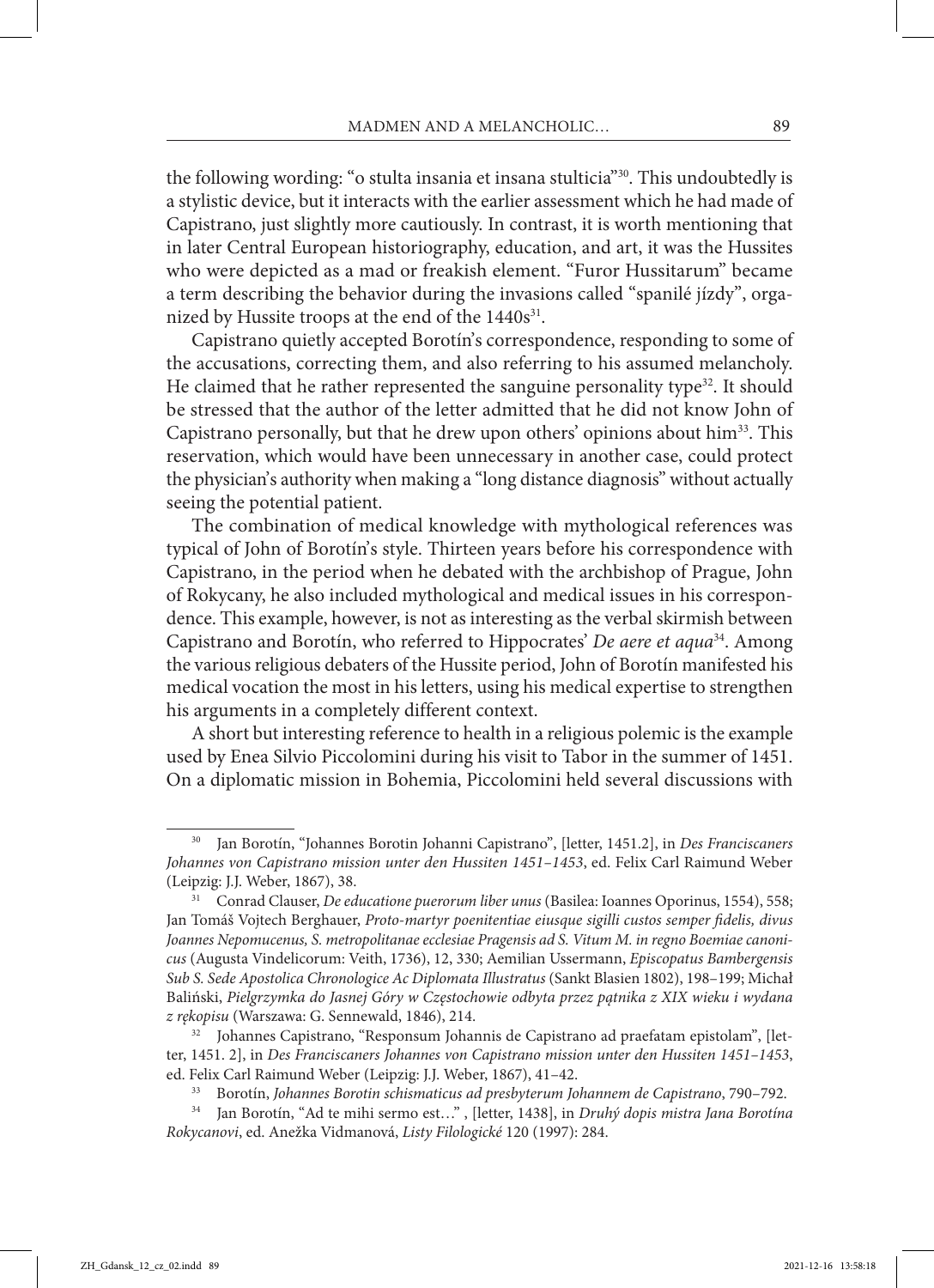the Hussites<sup>35</sup>. Later, he presented the course of these discussions in two detailed reports. The document should be analyzed with some caution, as the author described the course of conversations which he himself conducted while trying to give his relation an objective appearance. During the talks with the Bohemians, he reflected on their fascination with some customs and practices preserved in eastern Christianity. At the same time, he noted that as Bohemians they were brought up in a Western, Latin environment, and therefore, the Roman tradition should feel closer to them. In any event, as he argued, it is difficult to follow partly the Latin rite and partly the Greek rite. He summed up this thought with a call to become either cold or hot<sup>36</sup>. This eristic trick was a covert but at the same time witty commentary on the situation of radical reformers. The opposition between "cold" and "hot" was taken from the Epistle to the Laodiceans, which is a part of the Book of Revelation. The postulated strictness of attitude is rendered by the following words: "I know your deeds, that you are neither cold nor hot. I wish you were either one or the other! / So, because you are lukewarm – neither hot nor cold – I am about to spit you out of my mouth" (Revelation 3:15b–16).

Piccolomini, who was not only a highly educated priest (at the time he was the Bishop of Siena, and later he became Pope Pious II), was also an Italian Humanist, and as such he was well familiar with the sources of biblical imagery. In this case, it is important to note the specific position of Laodicea, which the author of the Book of Revelation was alluding to. This rich city was located between two others: Hierapolis, which was famous for its healing hot springs, and Colossae, which had access to cold drinking water. Laodicea was devoid of both resources its neighbors had. The hot springs of Hierapolis, when they reached Laodicea, had already become lukewarm. Besides, becoming polluted on the plain, they were not suitable for drinking, and they caused nausea and vomiting<sup>37</sup>. Without a doubt, Piccolomini was aware of the health allusion which applied to Tabor's radicals, positioning them as the source of a disease, which was heresy in the body of the Church. We do not know what the reaction of the recipients was; however, one

<sup>35</sup> Howard Kaminsky, "Pius Aeneas among the Taborites", *Church History* 28 (1959): 287–295; Janusz Smołucha, *Polityka kurii rzymskiej za pontyfikatu Piusa II (1458–1464)* (Kraków: Księgarnia Akademicka, 2008), 92–94.

<sup>36</sup> Aeneas Piccolomini, "S. Bischof Eneas an den Kardinal Juan Carvajal", [1451], in *Der Briefwechsel des Eneas Silvius Piccolomini. Fontes Rerum Austriacarum*, ed. Rudolf Wolkan (Wien: Kaiserliche Akademie der Wissenschaften, 1918), 48–49.

<sup>37</sup> Robert H. Mounce, *The Book of Revelation* (Cambridge: William B. Eerdmans Publishing Company, 1998), 109–110; Craig R. Koester, "The Message to Laodicea and the Problem of Its Local Context: A Study of the Imagery in Rev 3.14–22", *New Testament Studies* 48 (2003): 409; Randolph E. Richards, Brandon J. O'Brien, *Misreading Scripture with Western Eyes: Removing Cultural Blinders to Better Understand the Bible* (Illinois: IVP Books, Downers Grove, 2012), 10; Paweł Podeszwa, "«Temu, który nas miłuje» (Ap 1,5). Miłość Chrystusa do Kościoła w świetle wybranych tekstów z Apokalipsy św. Jana", *Teologia Praktyczna* 16 (2015): 102.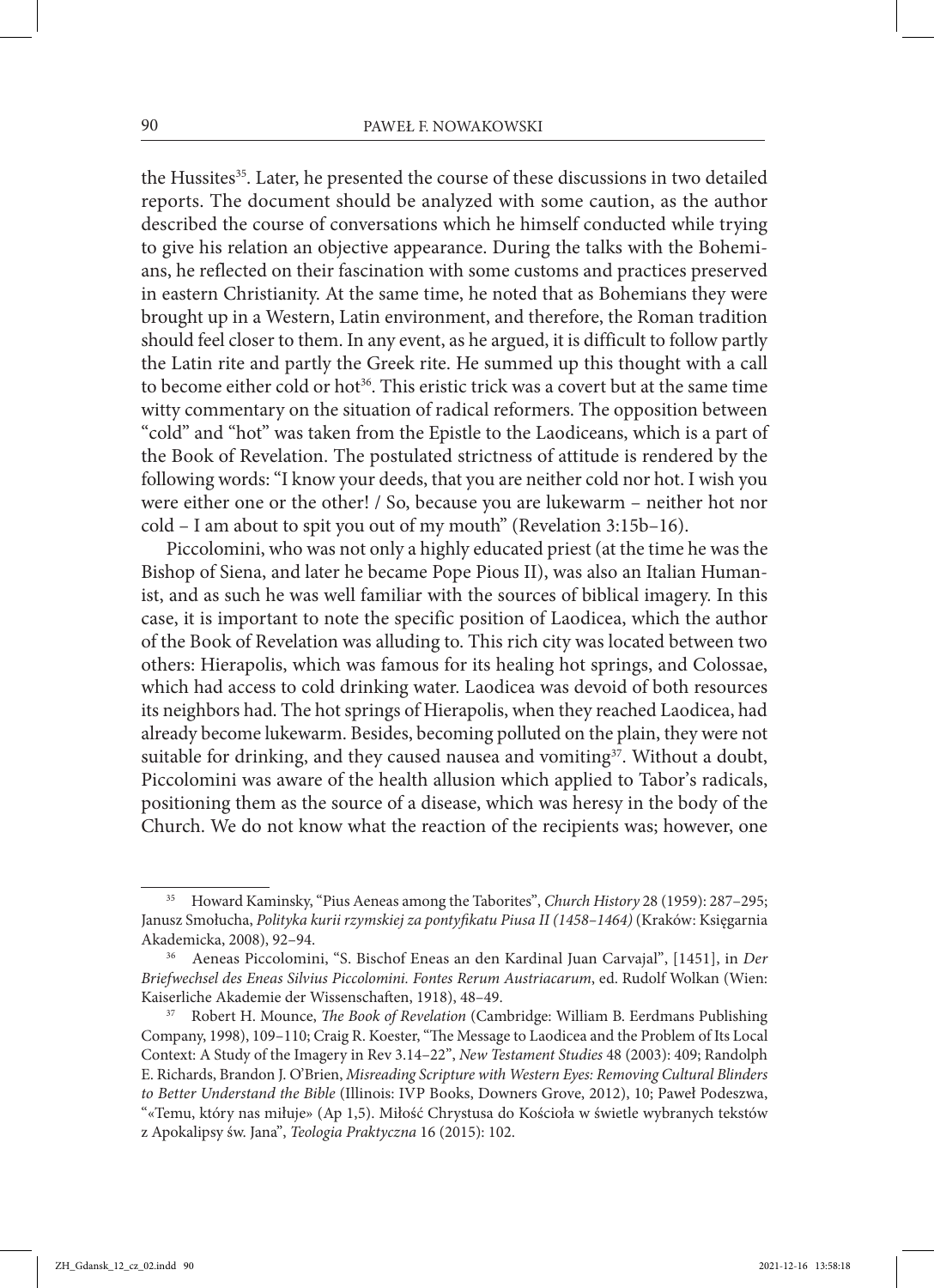can presume that they did not recognize the bishop's vitriolic comment hidden behind the biblical reference.

The allusion to a physical condition as an image of spiritual weakness also appears a little later in a letter by Martin Lupáč, an ally of John of Rokycany and one of the leading Utraquists, directed to Cardinal Nicholas of Cusa. The correspondence was open and therefore it is seen as one of the Hussite manifestos<sup>38</sup>. Lupáč, in his letter, defended the Compacts and accused his opponent of misunderstanding them. He suggested that Nicolas should look at the matter using the glasses of his heart, as he is not able to comprehend them. This suggested weakness of "spiritual eyes" is an ironic reference to the interest in optics that Nicolaus of Cusa was known for<sup>39</sup>. Lupáč's letter was written in mid-1452, therefore, a few years prior to the Cusan's main work in the field, *De Beryllo*, in 145840. Lupáč did not fail to refer to John of Capistrano as well, who was, at that time, unsuccessfully trying to carry out his mission in Bohemia. Unlike Borotín, he did not accuse him of madness, but instead, of being possessed, calling the Bernardine "Satan's monk" and "a vile man"41.

The few allusions to health made in Hussite era polemics and used as arguments in direct, personal skirmishes can be complemented by a debate which raged around the sacrament of the Anointing of the Sick. For obvious reasons, in this case, health was examined in the context of the meaning of the sacrament. No personal attacks or metaphorical allusions were used in the polemics. Also, it was not the medical aspect of the issue that was at the center of interest. An example of such considerations is the treatise entitled *Vyznani a obrana Taboru* by Nico‑ laus of Pelhřimov<sup>42</sup>. This treatise is a reference to a number of accusations that the Taborites heard from Utraquists in 1431. A significant *passus* was devoted to the anointing of the sick. The Taborites maintained that the term "ultima unctio" should not be called a sacrament, because it was not directly established by Christ. Due to the lack of a biblical basis, they also did not want to regard it as a key element of the faith. At the same time, they did not deny the benefit that can come to a sick person from the rite. This is how the biblical passages concerning anointing and healing the sick performed by Apostles (Mark 6:13), or about prayer over the anointed sick (James 5:  $14-15$ )<sup>43</sup> surfaced.

<sup>38</sup> Martin Lupáč, "Otevřený list Martina Lupáče kardinálu Mikuláši Kusánskému", in *Husitské manifesty*, ed. Amedeo Molnár (Praha: Orbis, 1980), 218–225.

<sup>39</sup> *Idem*, "Martini Lupáč epistola Nicolao de Cusa, data Clatoviae Bohemorum, 14. Julii 1452", [letter, 1452], ed. František M. Bartoš, *Communio Viatorum* 5 (1962): 43.

<sup>40</sup> *Husitské manifesty*, 262.

<sup>41</sup> Lupáč, *Martini Lupáč epistola Nicolao de Cusa*, 44.

<sup>42</sup> Pavel Spunar, "Opera Nicolai Biskupec de Pilgram (Pelhřimov)", in *Směřování. Pohled Do Badatelské a Literární Dílny Amedea Molnára*, ed. Noemi Rejchertová (Praha: Kalich, 1983), 104–116. 43 Mikuláš z Pelhřimova, *Vyznání a obrana Táborů*, transl. František M. Dobiáš, Amedeo Mol‑

nár (Praha: Academia, 1972), 84–87.